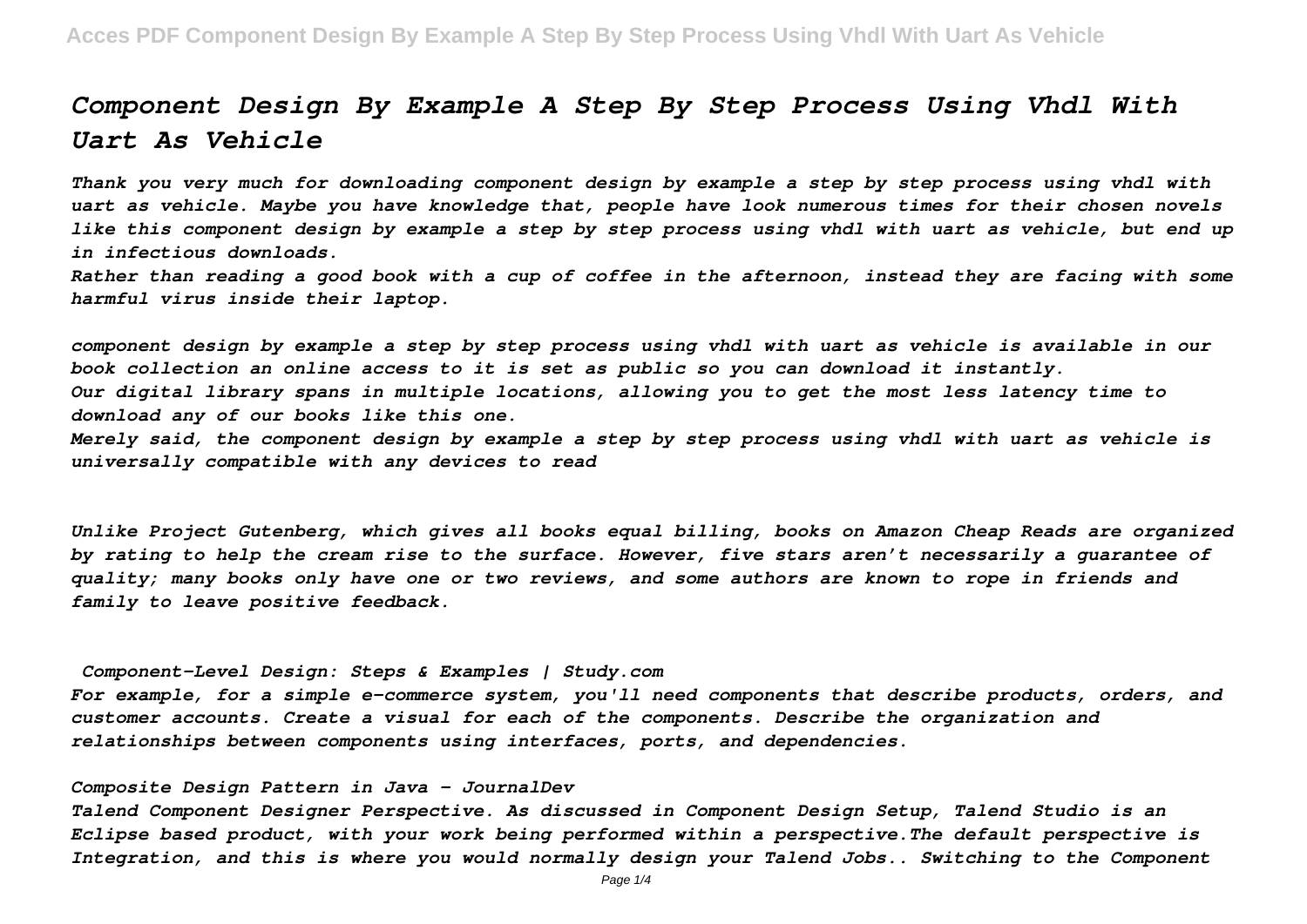*Designer Perspective. To design new components, you will need to switch to the Component ...*

### *Component-based software engineering - Wikipedia*

*Features of a good research design A research design appropriate for a particular research problem, usually involves the following features. ? The mean of obtaining information. ? The availability and skills of the researcher and his staff, if any. ? The objective of the problem to be studied.*

### *DE.2.2.4.2. Component Design - Domain-specific*

*Design by contract (DbC), also known as contract programming, programming by contract and design-bycontract programming, is an approach for designing software. It prescribes that software designers should define formal , precise and verifiable interface specifications for software components , which extend the ordinary definition of abstract ...*

### *Component Design by Example: a Step-by-Step Process Using ...*

*Component Based Design is often talked about in context of large, complex projects. In this article we're making the case that it can also be very beneficial for smaller projects and teams. At Heavyweight we use Component Based Design for every project– big or small.*

### *Module vs. component design - Stack Overflow*

*A controller is a component that decides what components to call for a particular request or event. For example, a controller might dynamically load different views for a bill payment based on factors such as language, transaction status or channel.*

### *Component-Based Architecture - Tutorialspoint*

*Steps for Component-Level Design. The development of any software system or application follows roughly the same steps: Requirements analysis and specification. System and software design. Implementation and unit testing. System integration. System verification and validation. Operation support and maintenance.*

### *Component Design by Example - SystemVerilog*

*Composite Design Pattern in Java. Composite Design Pattern Example Code. Composite Pattern Base Component, Leaf and Composite Object. ... (Component) is a great example of Composite pattern in java and used a lot in Swing. Earlier structural design pattern articles:*

*Design by contract - Wikipedia*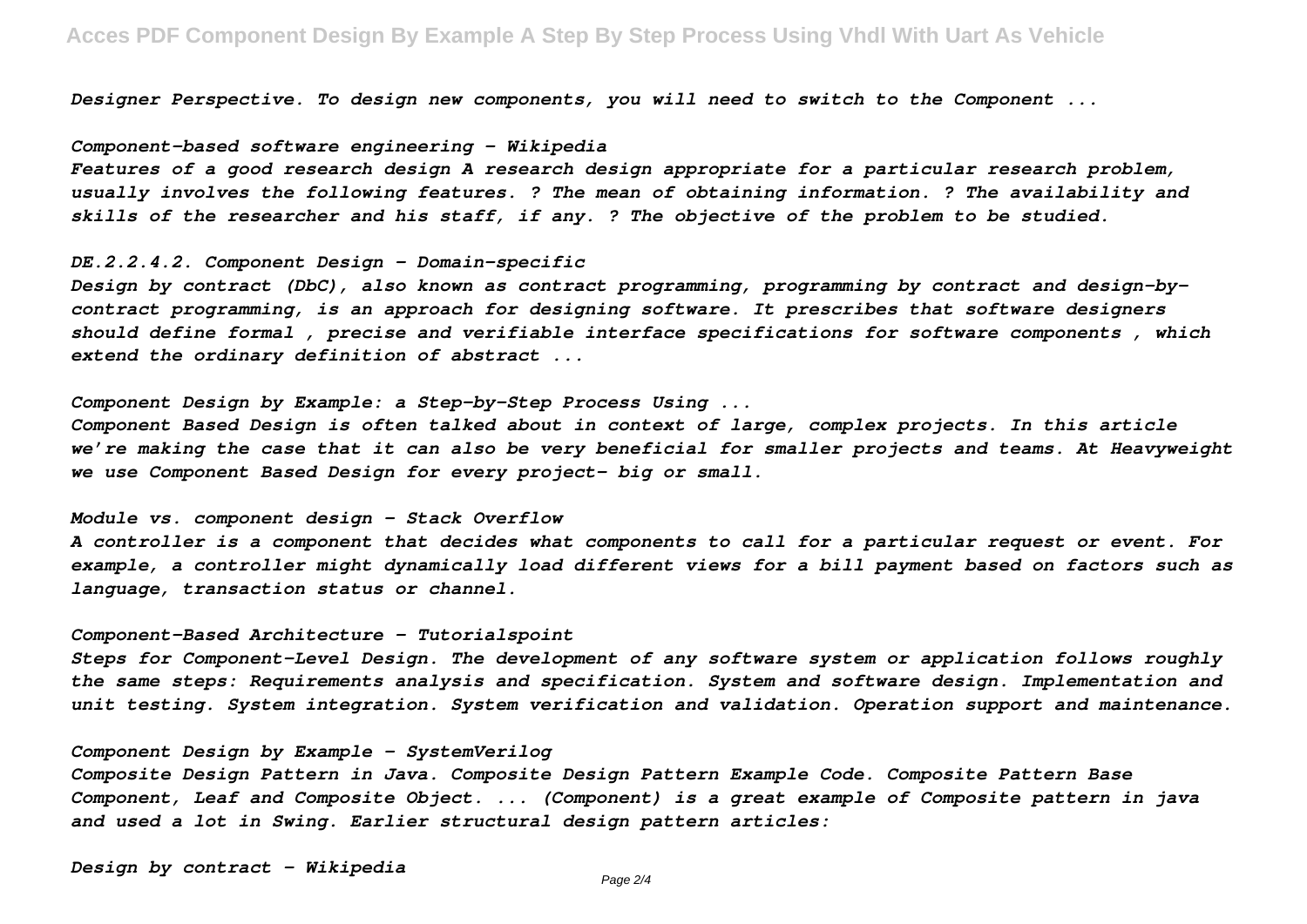# **Acces PDF Component Design By Example A Step By Step Process Using Vhdl With Uart As Vehicle**

*The component-level design can be represented by using different approaches. One approach is to use a programming language while other is to use some intermediate design notation such as graphical (DFD, flowchart, or structure chart), tabular (decision table), or text-based (program design language) whichever is easier to be translated into source code.*

#### *Component of a Research Design - SlideShare*

*Service design follows the same basic idea. There are several components, each one should be designed correctly, and all of them should be integrated. The three main components of service design are: People. This component includes anyone who creates or uses the service, as well as individuals who may be indirectly affected by the service.*

### *Component Design By Example A*

*Component Design by Example: a Step-by-Step Process Using VHDL with UART as Vehicle Hardcover – November 12, 2000. Find all the books, read about the author, and more.*

### *7 Examples of Software Components - Simplicable*

*Low-fidelity diagrams of component examples (example: Salesforce Lightning Loading), flows or states. As a supplement to coded, full-fidelity examples nearby, such storytelling can be less ...*

### *Component-Level Design in software engineering*

*Component has business logical and module not. For example,this text input area is just a Module, but* when there was some post api called, it become a Component. you can put a module everywhere and it will *work fine, but Componet just can be used in a specific page or view(coz it has a specific api call)*

*Service Design 101 - Nielsen Norman Group*

*A design resource lives in the same folder as your.cmp resource, and describes the design-time behavior of the Aura component—information that visual tools need to display the component in a page or app. For example, here's a simple design resource that goes in a bundle with a "Hello World" component.*

### *How we're using Component Based Design - Heavyweight - Medium*

*Principles of Component?Based Design. A component-level design can be represented by using some intermediary representation (e.g. graphical, tabular, or text-based) that can be translated into source code. The design of data structures, interfaces, and algorithms should conform to well-established* Page 3/4